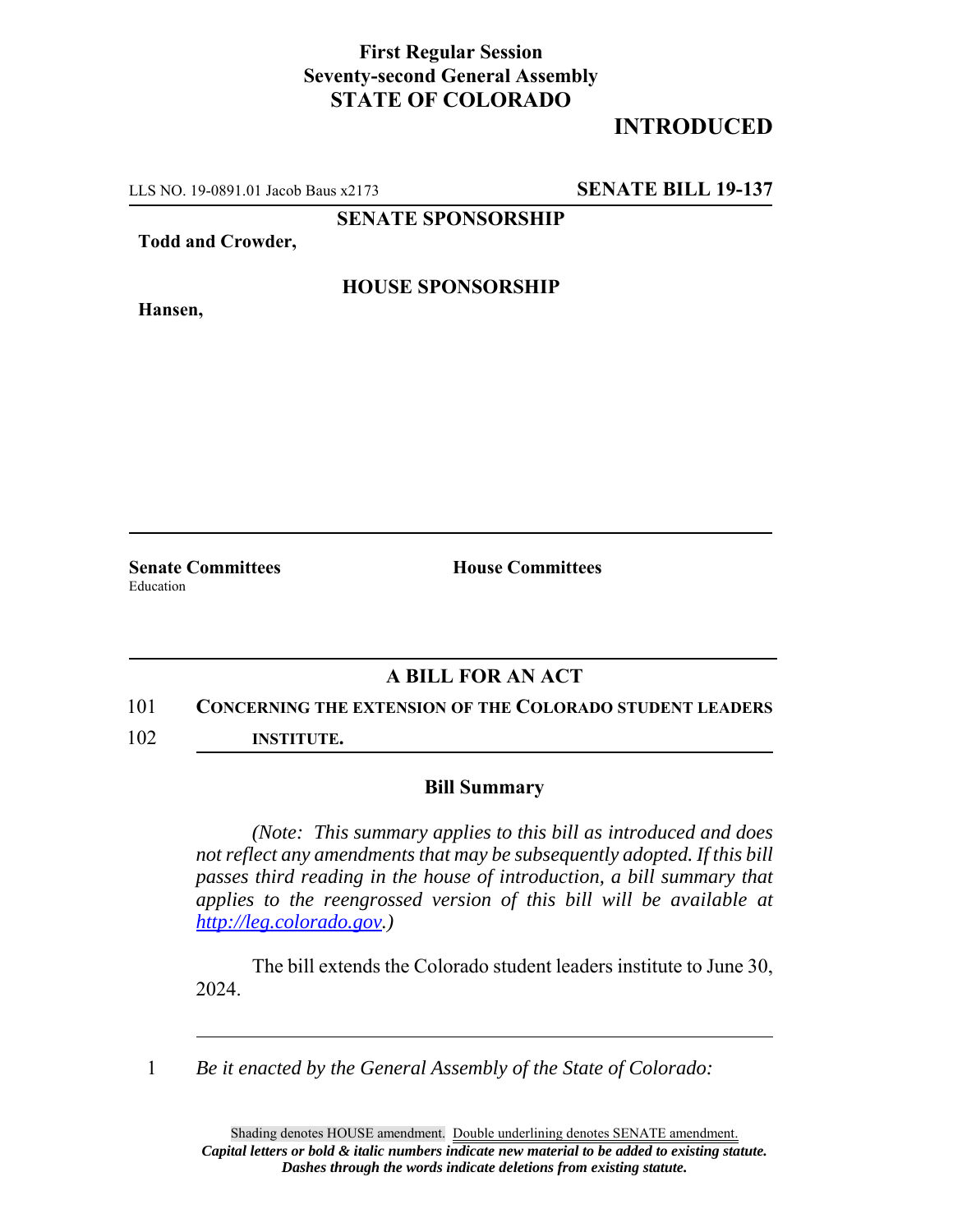**SECTION 1.** In Colorado Revised Statutes, 23-77-103, **amend** 2  $(1)$  as follows:

 **23-77-103. Colorado student leaders institute - created - applications.** (1) There is created in the department of higher education 5 the Colorado student leaders institute. to operate as a pilot program through the summer of 2019. The institute is a competitive residential summer academic program for students who are entering tenth or eleventh grade in the coming fall semester. The institute operates for four weeks each summer during which time students who are accepted to the institute attend college-level classes, lectures, and seminars as well as enrichment activities, including concerts and theatrical productions. Each 12 student who is accepted to the institute is encouraged to donate up to four hundred dollars to the institute to assist in meeting operational costs. Subject to available appropriations, up to one hundred students may annually participate in the institute.

 **SECTION 2.** In Colorado Revised Statutes, 23-77-105, **amend** (2)(b) as follows:

 **23-77-105. Colorado student leaders institute - funding - cash fund created.** (2) (b) The money in the cash fund is continuously appropriated to the executive board for the direct and indirect costs incurred in implementing the institute. The state treasurer may invest as provided by law any money in the cash fund that is not expended for the purposes of this article 77. The state treasurer shall credit to the cash fund 24 all interest and income derived from the investment and deposit of money in the cash fund. Any unexpended and unencumbered money remaining in the cash fund at the end of a fiscal year must remain in the cash fund and shall not be credited to another fund; except that the state treasurer